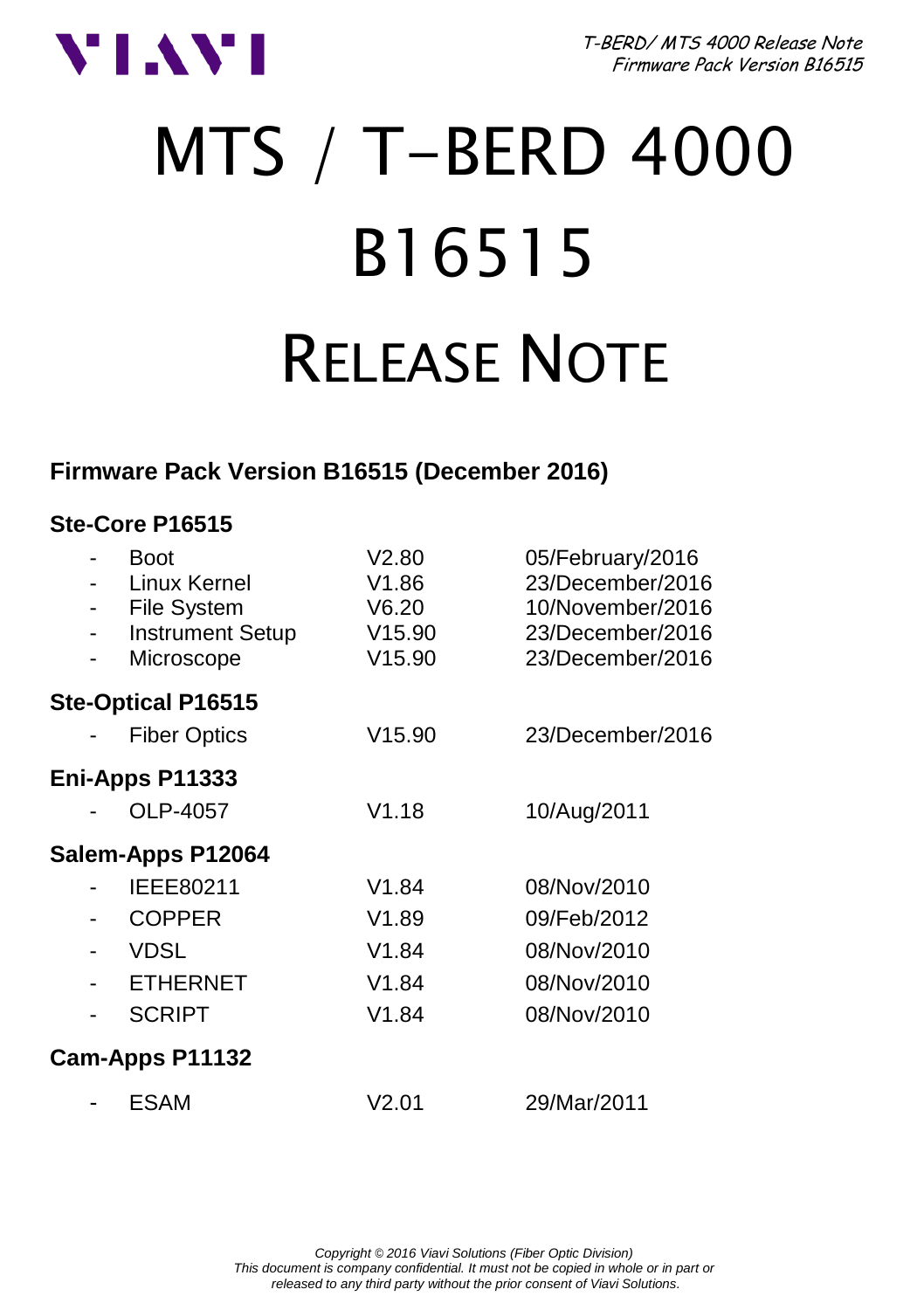<span id="page-1-0"></span>

# CONTENT